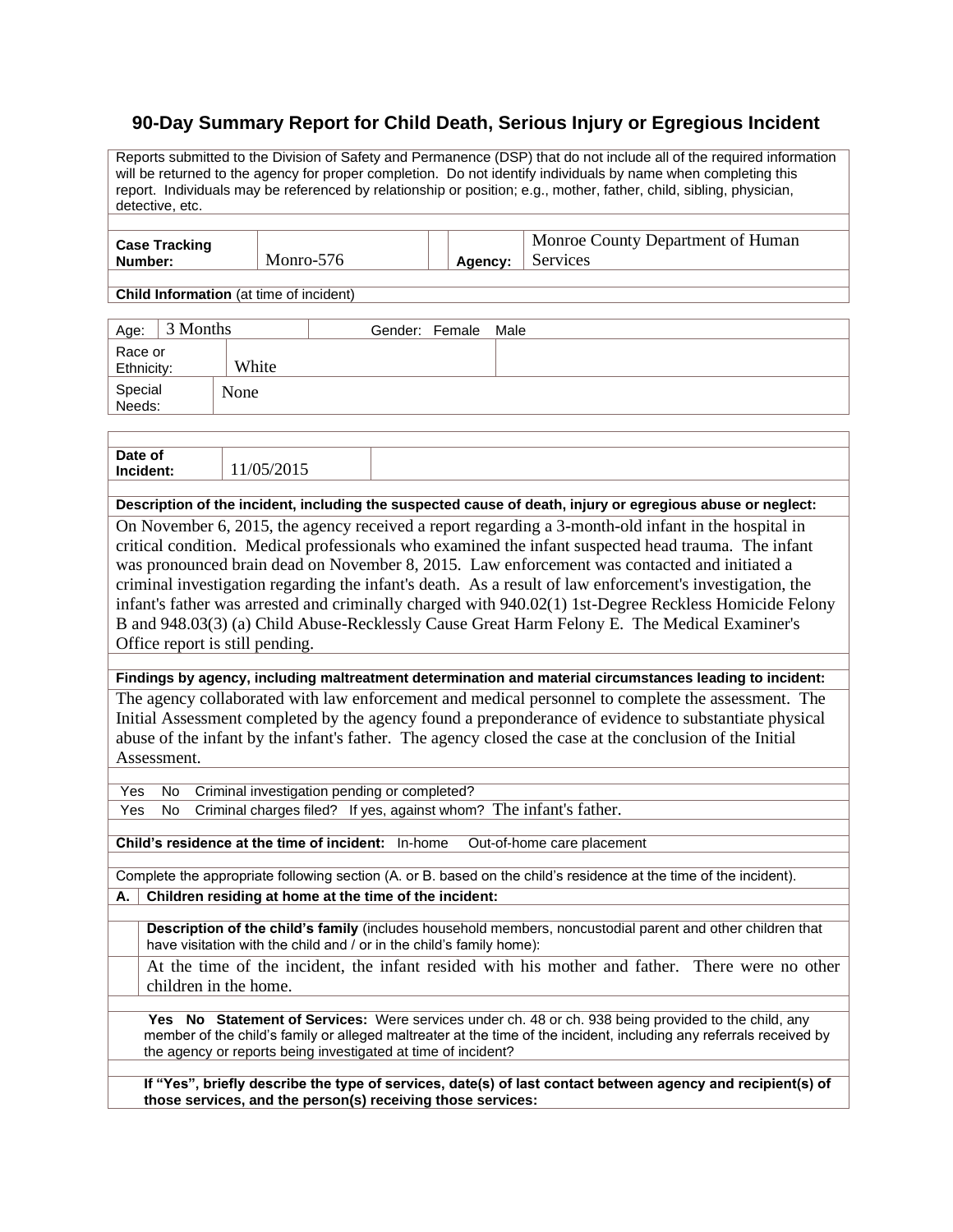|                                                                                             | N/A                                                                                                                                                                                                                                                                                                                                                                                                                                                                                                                                                                                                                                                                                                                                           |                                                                               |  |  |  |
|---------------------------------------------------------------------------------------------|-----------------------------------------------------------------------------------------------------------------------------------------------------------------------------------------------------------------------------------------------------------------------------------------------------------------------------------------------------------------------------------------------------------------------------------------------------------------------------------------------------------------------------------------------------------------------------------------------------------------------------------------------------------------------------------------------------------------------------------------------|-------------------------------------------------------------------------------|--|--|--|
|                                                                                             | Summary of all involvement in services as adults under ch. 48 or ch. 938 by child's parents or alleged<br>maltreater in the previous five years: (Does not include the current incident.)                                                                                                                                                                                                                                                                                                                                                                                                                                                                                                                                                     |                                                                               |  |  |  |
|                                                                                             | None                                                                                                                                                                                                                                                                                                                                                                                                                                                                                                                                                                                                                                                                                                                                          |                                                                               |  |  |  |
|                                                                                             | Summary of actions taken by the agency under ch. 48, including any investigation of a report or<br>referrals to services involving the child, any member of the child's family living in this household and<br>the child's parents and alleged maltreater. (Does not include the current incident.)<br>(Note: Screened out reports listed in this section may include only the date of the report, screening decision,<br>and if a referral to services occurred at Access. Reports that do not constitute a reasonable suspicion of<br>maltreatment or a reason to believe that the child is threatened with harm are not required to be screened in for<br>an initial assessment, and no further action is required by the agency.)<br>None |                                                                               |  |  |  |
|                                                                                             | Summary of any investigation involving the child, any member of the child's family and alleged<br>maltreater conducted under ch. 48 and any services provided to the child and child's family since the<br>date of the incident:                                                                                                                                                                                                                                                                                                                                                                                                                                                                                                              |                                                                               |  |  |  |
|                                                                                             | The agency collaborated with law enforcement and medical personnel to complete the assessment.<br>The Initial Assessment completed by the agency found a preponderance of evidence to substantiate<br>physical abuse of the infant by the infant's father. The agency closed the case at the conclusion of the<br>Initial Assessment.                                                                                                                                                                                                                                                                                                                                                                                                         |                                                                               |  |  |  |
| В.                                                                                          | Children residing in out-of-home care (OHC) placement at time of incident:                                                                                                                                                                                                                                                                                                                                                                                                                                                                                                                                                                                                                                                                    |                                                                               |  |  |  |
|                                                                                             |                                                                                                                                                                                                                                                                                                                                                                                                                                                                                                                                                                                                                                                                                                                                               |                                                                               |  |  |  |
|                                                                                             | Description of the OHC placement and basis for decision to place child there:<br>N/A                                                                                                                                                                                                                                                                                                                                                                                                                                                                                                                                                                                                                                                          |                                                                               |  |  |  |
|                                                                                             | Description of all other persons residing in the OHC placement home:<br>N/A                                                                                                                                                                                                                                                                                                                                                                                                                                                                                                                                                                                                                                                                   |                                                                               |  |  |  |
|                                                                                             | Licensing history: Including type of license, duration of license, summary of any violations by licensee or an<br>employee of licensee or other actions that constitute a substantial failure to protect and promote the welfare of<br>the child.<br>N/A                                                                                                                                                                                                                                                                                                                                                                                                                                                                                      |                                                                               |  |  |  |
| Summary of any actions taken by agency in response to the incident: (Check all that apply.) |                                                                                                                                                                                                                                                                                                                                                                                                                                                                                                                                                                                                                                                                                                                                               |                                                                               |  |  |  |
|                                                                                             | Screening of Access report                                                                                                                                                                                                                                                                                                                                                                                                                                                                                                                                                                                                                                                                                                                    | Attempted or successful reunification                                         |  |  |  |
|                                                                                             | Protective plan implemented                                                                                                                                                                                                                                                                                                                                                                                                                                                                                                                                                                                                                                                                                                                   | Referral to services                                                          |  |  |  |
|                                                                                             | Initial assessment conducted                                                                                                                                                                                                                                                                                                                                                                                                                                                                                                                                                                                                                                                                                                                  | Transportation assistance                                                     |  |  |  |
|                                                                                             | Safety plan implemented                                                                                                                                                                                                                                                                                                                                                                                                                                                                                                                                                                                                                                                                                                                       | Collaboration with law enforcement                                            |  |  |  |
|                                                                                             | Temporary physical custody of child                                                                                                                                                                                                                                                                                                                                                                                                                                                                                                                                                                                                                                                                                                           | Collaboration with medical professionals                                      |  |  |  |
|                                                                                             | Petitioned for court order / CHIPS (child in need                                                                                                                                                                                                                                                                                                                                                                                                                                                                                                                                                                                                                                                                                             | Supervised visitation                                                         |  |  |  |
|                                                                                             | of                                                                                                                                                                                                                                                                                                                                                                                                                                                                                                                                                                                                                                                                                                                                            |                                                                               |  |  |  |
|                                                                                             | protection or services)                                                                                                                                                                                                                                                                                                                                                                                                                                                                                                                                                                                                                                                                                                                       | Case remains open for services                                                |  |  |  |
|                                                                                             | Placement into foster home<br>Placement with relatives                                                                                                                                                                                                                                                                                                                                                                                                                                                                                                                                                                                                                                                                                        | Case closed by agency<br>Initiated efforts to address or enhance<br>community |  |  |  |
|                                                                                             | Ongoing Services case management                                                                                                                                                                                                                                                                                                                                                                                                                                                                                                                                                                                                                                                                                                              | collaboration on CA/N cases                                                   |  |  |  |
|                                                                                             |                                                                                                                                                                                                                                                                                                                                                                                                                                                                                                                                                                                                                                                                                                                                               | Other (describe):                                                             |  |  |  |
|                                                                                             |                                                                                                                                                                                                                                                                                                                                                                                                                                                                                                                                                                                                                                                                                                                                               |                                                                               |  |  |  |
|                                                                                             |                                                                                                                                                                                                                                                                                                                                                                                                                                                                                                                                                                                                                                                                                                                                               |                                                                               |  |  |  |

## **FOR DSP COMPLETION IF RECORD OR ON-SITE REVIEW WAS UNDERTAKEN:**

**Summary of policy or practice changes to address issues identified based on the record or on-site review of the incident:**